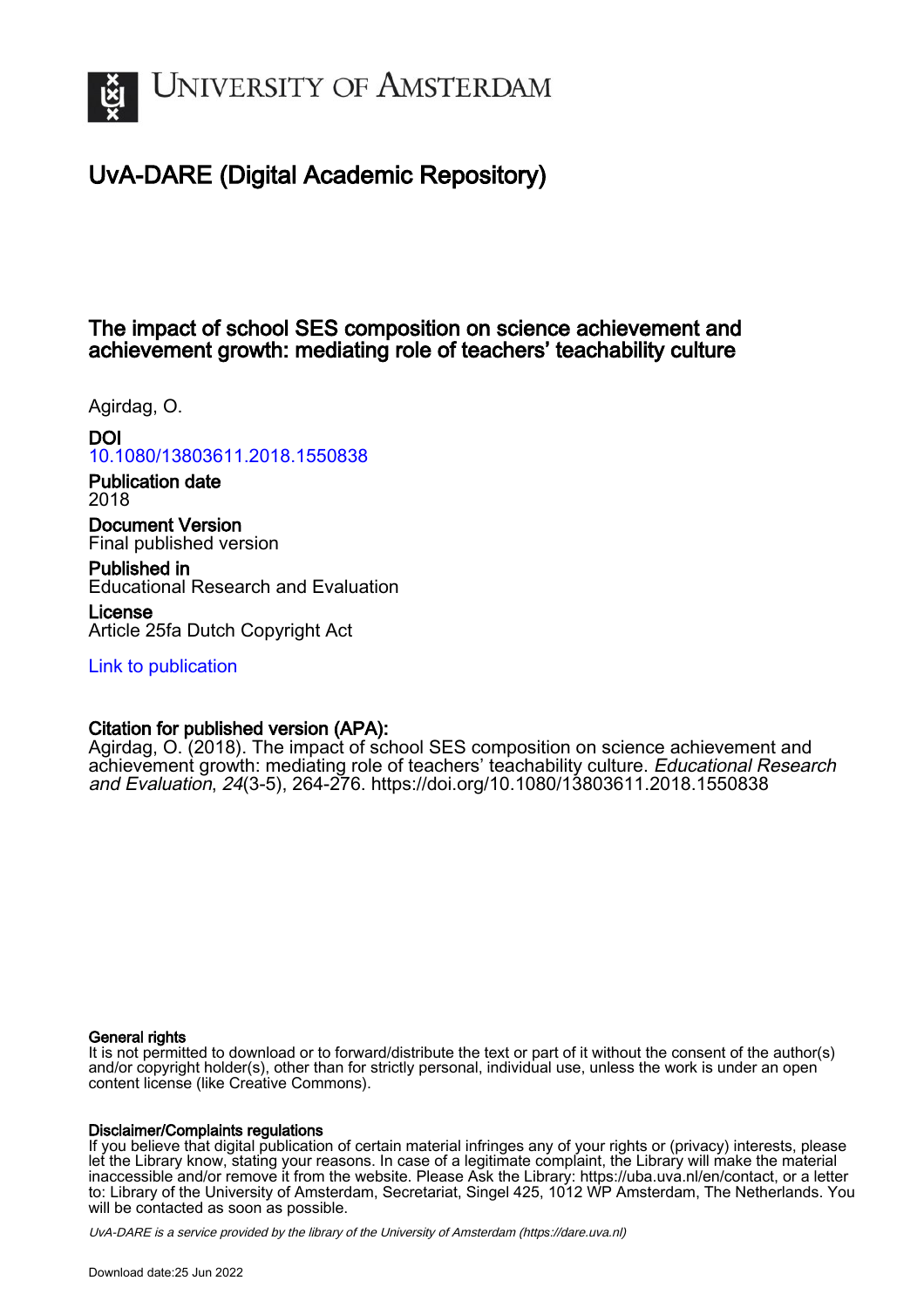

Check for updates

# <span id="page-1-0"></span>The impact of school SES composition on science achievement and achievement growth: mediating role of teachers' teachability culture

## Orhan Agirdag

Laboratory for Education and Society, KU Leuven, Leuven, Belgium and Department of Educational Sciences, University of Amsterdam, Amsterdam, The Netherlands

#### **ABSTRACT**

Previous studies have shown that schools' socioeconomic-status (SES) composition has an impact on the academic performance of pupils. Less attention has been given to the explanation of this effect. This study examined whether the teachability culture among the school staff (teachers' collective beliefs about how teachable their pupils are) mediated the school SES effect on science achievement and achievement growth. Multilevel analyses were conducted with data from 1,761 pupils and 1,255 teachers across 66 primary schools in Flanders. First, the analyses indicated that there was a positive association between school SES composition and teachability culture: Even after controlling for cognitive ability and performance of pupils, there was a more pessimist culture in socioeconomically disadvantaged schools. Second, the association between school SES and academic performance was explained/mediated by the teachability culture. However, no school effects or mediation effects were found for achievement growth as the covered period of academic growth was too short.

#### **KEYWORDS**

School SES composition; science achievement; teachability; teacher culture; staff culture; teacher expectations

## Introduction

Does it matter with whom you go to school? Ever since James Coleman and his team (1966) published their classic study, the impact of ethnic and socioeconomic school composition on pupils' academic achievement has been analysed in hundreds of studies (for meta-reviews, see Driessen, [2007](#page-11-0); Van Ewijk & Sleegers, [2010](#page-13-0)). Whereas most early studies were conducted in the US, the issue of school composition has increasingly been investigated by European educational researchers (for Germany: Rjosk, Richter, Lüdtke, & Eccles, [2017](#page-12-0); for Italy: Contini, [2013](#page-11-0); for France: Cebolla Boado, [2007;](#page-11-0) for The Netherlands: Veerman, Van de Werfhorst, & Dronkers, [2013;](#page-13-0) for Belgium: Agirdag, Van Houtte, & Van Avermaet, [2012](#page-11-0); Belfi, Haelermans, & De Fraine, [2016](#page-11-0); for Norway: Hermansen & Birkelund, [2015](#page-12-0); for Turkey: Özdemir, [2016;](#page-12-0) for Spain: Cebolla Boado & Garrido Medina, [2010](#page-11-0)). These studies generally have demonstrated that a schools' socioeconomic-status composition (hereafter: school SES) is related to pupils' academic achievement; that is, pupils who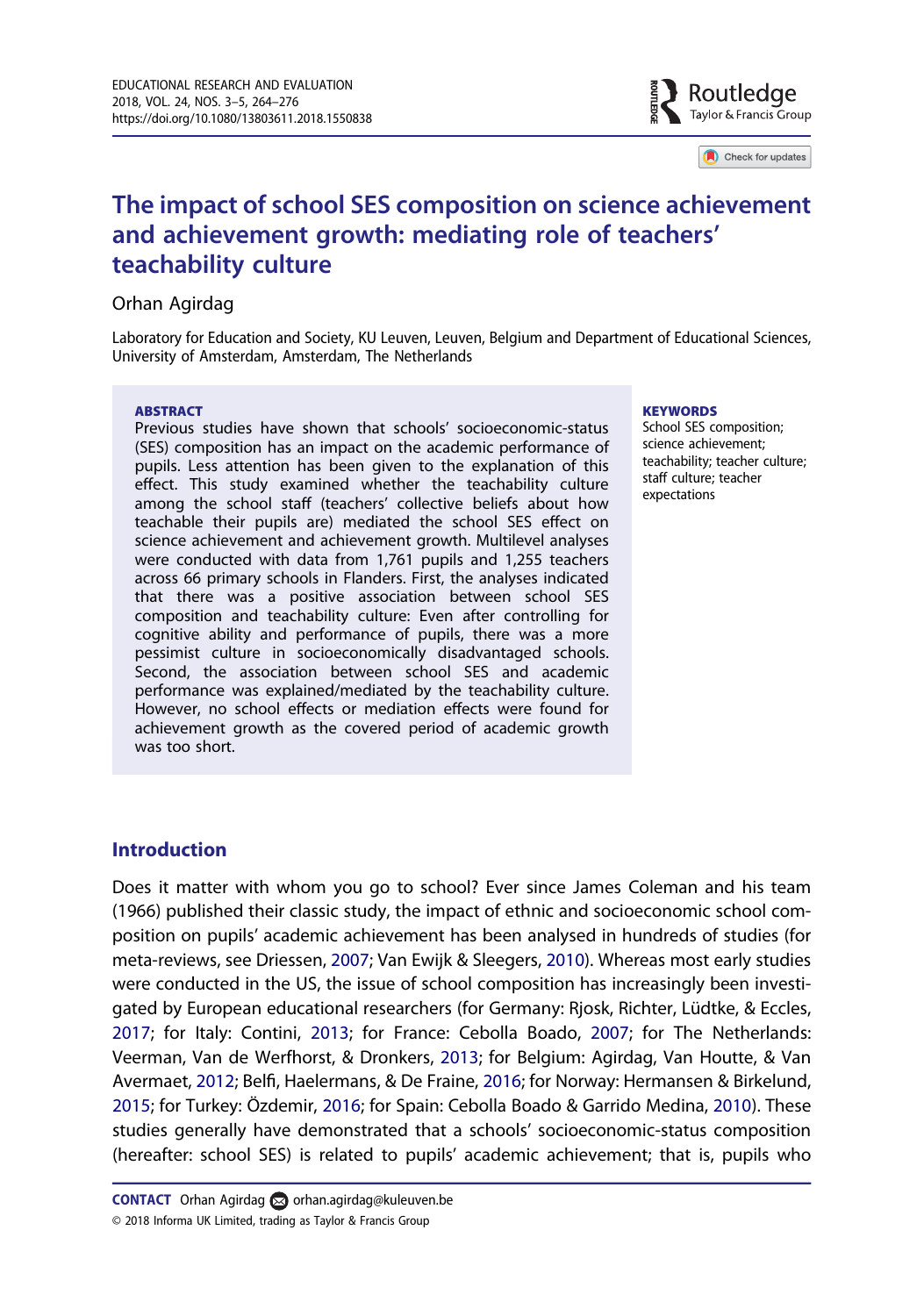<span id="page-2-0"></span>attend high-SES schools are found to perform better than similar pupils who attend low-SES schools. There is less consensus with respect to the impact of schools' racial, national origin, or linguistic composition. Reviews and meta-analyses show that the ethnic aspect of school composition is only marginally related to the academic performance of individ-ual pupils (Van Ewijk & Sleegers, [2010\)](#page-13-0); although it is important to note that how composition effects are modelled seems to influence the findings (see Timmermans & Thomas, [2015](#page-13-0)).

Although most of these previous studies have focussed on the direct effect of school compositional features – that is [school SES  $\rightarrow$  performance] – some scholars also have examined how the composition effects can be explained or mediated by process variables (see Agirdag, Van Houtte, & Van Avermaet, [2013;](#page-11-0) Dewulf, Van Braak, & Van Houtte, [2017](#page-11-0); Rjosk et al., [2014](#page-12-0)). These studies generally have revealed that instructional quality and teacher beliefs (see also Hattie, [2012\)](#page-12-0) mediate (or explain) why school SES is related to academic performance. This study builds further on this research about teacher effects in relation to school composition effects, while it contributes with two novel aspects.

First, an important topic with respect to teacher beliefs or expectation effects is the "accuracy" issue; that is, if teacher beliefs or expectations are accurate perceptions about the abilities of their pupils (see Timmermans, Kuyper, & Van der Werf, [2015](#page-13-0)), then we cannot speak about self-fulfilling prophecies, which is defined by Merton [\(1948\)](#page-12-0) as "a false definition of the situation evoking a new behaviour which makes the original false conception come true" (p. 195). Therefore, an indication of the real abilities of pupils needs to be included in the models before examining teacher expectation effects. As such, this study will replicate the model of [school SES  $\rightarrow$  teacher beliefs  $\rightarrow$ achievement] while controlling for abilities (non-verbal IQ) of pupils.

Second, the identified school SES effects could reflect selection effects if schools with a higher school SES just attract better students. Yet, some of the previous studies used crosssectional data (e.g., Agirdag et al., [2012](#page-11-0), [2013](#page-11-0)), which makes it hard to rule out selection effects. While controlling for ability can partly correct for this, a longitudinal study can mostly exclude selection bias if the achievement growth is modelled. Therefore, this study will also focus on achievement growth [school SES  $\rightarrow$  teacher beliefs  $\rightarrow$  achievement growth].

#### Theory

#### School composition  $\rightarrow$  Teachability culture

Research on the impact of compositional school characteristics focusses mainly on how schools' SES or ethnic composition influences pupils and their academic performance. However, it is not too far-fetched to hypothesise that school composition may also have an impact on teachers and their beliefs; that is, because teachers are inclined to adjust their beliefs and expectations to the contextual factors of their schools. In particular, the compositional features of the school may have an impact on teachers, since teacher beliefs are liable to existing social stereotypes regarding schools with certain student compositions (see Boone, Thys, Van Avermaet, & Van Houtte, [2018;](#page-11-0) Dewulf et al., [2017\)](#page-11-0). For instance, in Flanders – the northern part of Belgium where this study was conducted – schools with large numbers of poor immigrant pupils are commonly called concentration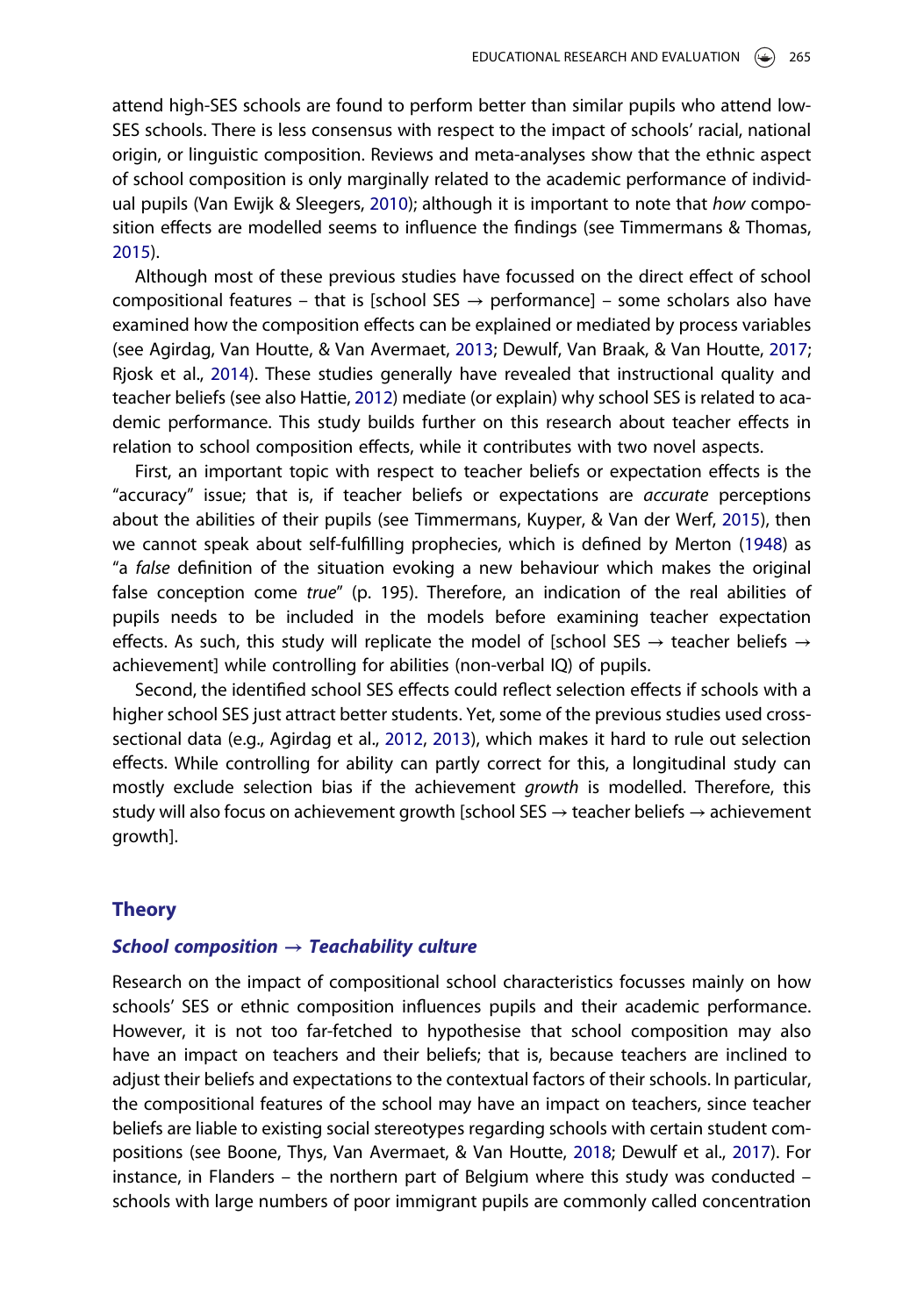<span id="page-3-0"></span>schools, which is a pejorative term. In the public discourse, a concentration school is almost a synonym for a school with low academic performance (Agirdag, [2011\)](#page-10-0). Teachers do also influence each other, and a set of shared beliefs might emerge within schools that constitute the staff culture of a school. Newly arrived teachers are usually socialised within the existing staff culture (Kelchtermans & Ballet, [2002](#page-12-0)).

Starting from the influential work of Becker [\(1952\)](#page-11-0) and Rist ([2000](#page-12-0)), it has repeatedly been found that a pupil's individual social class and ethnic background have an important influence on teacher beliefs and expectations; that is, more favourable teacher expectations are found for ethnic majority and higher SES pupils, even after controlling for actual levels of ability (Harvey & Slatin, [1975;](#page-12-0) Rubie-Davies, Peterson, Irving, Widdowson, & Dixon, [2010;](#page-12-0) Van den Bergh, Denessen, Hornstra, Voeten, & Holland, [2010\)](#page-13-0). However, a school's socioeconomic or ethnic make-up can also have an influence on teacher beliefs and expectations. For instance, Valerie Lee and her colleagues found that teachers' responsibility (i.e., their willingness to hold themselves accountable for the learning of their students) was lower in schools that enrolled a higher share of low-SES and ethnic minority students, both at the individual teacher level and at the collective school level (Halvorsen, Lee, & Andrade, [2009](#page-12-0); Lee & Loeb, [2000\)](#page-12-0). Van Houtte [\(2011\)](#page-13-0) conceptualised these collective (school-level) teacher beliefs and expectations as part of the staff culture, where culture was defined as "a set of cognitions shared by members of a social unit" (Van Houtte, [2011](#page-13-0), p. 85).

In the present study, the first objective was to examine whether school SES had an impact on the teachability culture. Teachability beliefs are defined as school-wide beliefs of teachers about the capacities and willingness of their pupils to learn, that is, teacher expectations regarding how teachable their pupils were (Kornblau, [1982\)](#page-12-0). The teachability culture is then defined as the school staff's shared teachability expectations for the pupils of their school. In terms of school composition, the focus is on the school SES composition as previous studies have already shown that ethnic composition was hardly related to pupils' academic performance (see introduction section). In sum, the first research objective is to study the relationship between school SES composition and teachability culture, while taking account of possible confounders such as the actual level of cognitive ability of pupils and their previous academic performance.

### Teachability culture  $\rightarrow$  Academic perfomance

Even if a school's teachability culture is determined by the composition of that school, the former must be associated with pupils' academic achievement in order to account for the impact of school composition on academic achievement or achievement growth. Research on the impact of (individual) teacher beliefs dates back at least to the work of Becker [\(1952\)](#page-11-0), who argued that a problematic teacher–student relationship emerged when working-class students did not meet the standards of the ideal pupil which teachers held. However, the issue of teacher expectations became widely known after the pioneering work of Rosenthal and Jacobson [\(1968](#page-12-0)). In their Pygmalion experiment, teachers were told that some of their pupils were bloomers and likely to make large progress over the year of the experiment. Although these bloomers were randomly selected, 8 months later they did make larger progress than other pupils in their school. The Pygmalion study had a large impact on public and scientific thinking. In the popular press, writers had begun to argue that teacher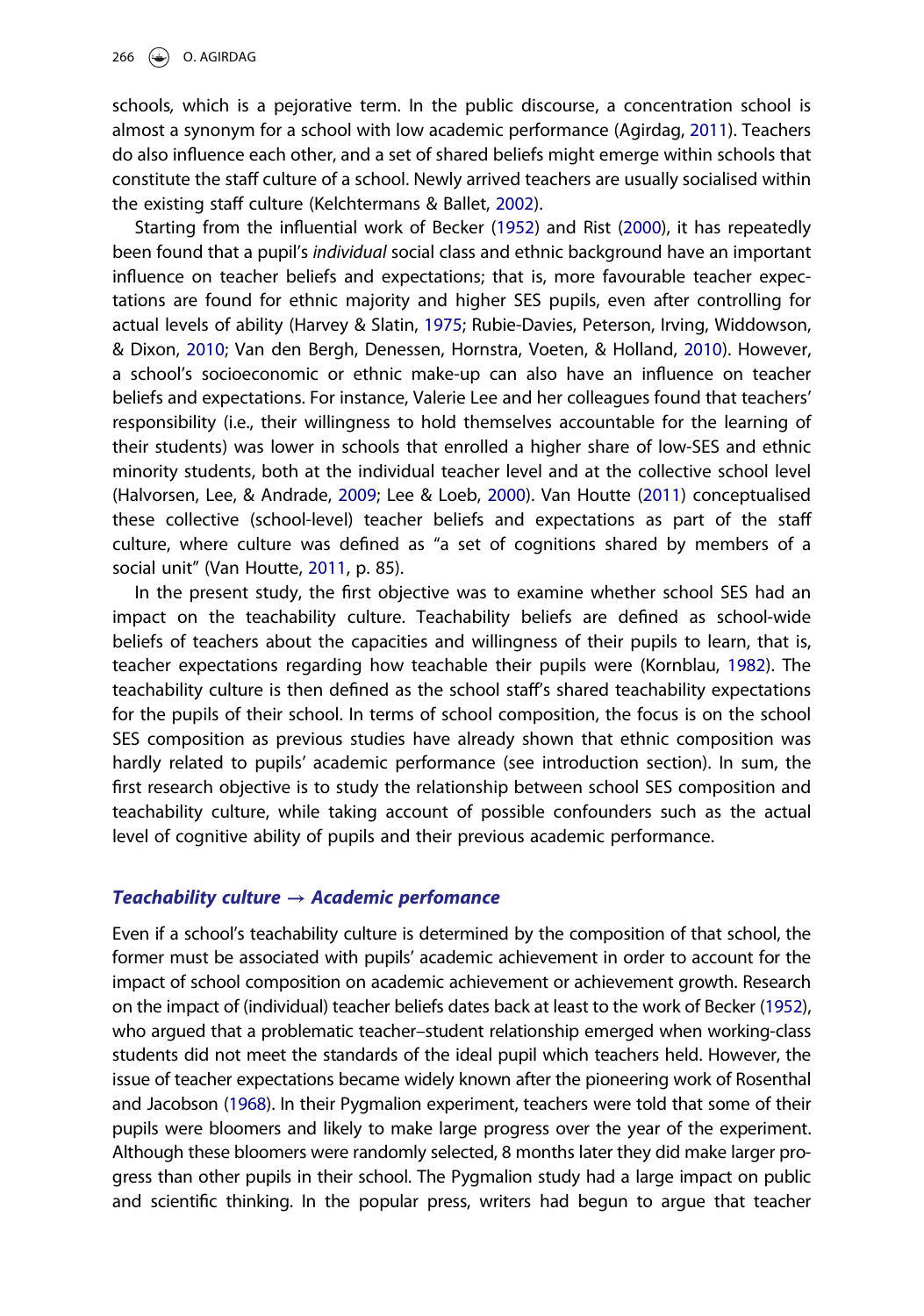<span id="page-4-0"></span>expectancies were major reasons for racial, social-class, and gender inequalities. However, starting from the early 1970s, influential works showed that these claims were oversimplified and exaggerated (Brophy, [1983](#page-11-0); Cooper, [1979](#page-11-0); Jussim, [1989](#page-12-0)). Although not disproving the idea of the self-fulfilling prophecy, these studies showed that the size of the teacher expectation effects was rather small and that teachers' expectations were more accurate – that is, consistent with pupils' previous achievements – than biased. However, some teachers evoke larger and long-lasting expectations than others (De Boer, Bosker, & Van der Werf, [2010](#page-11-0); Meissel, Meyer, Yao, & Rubie-Davies, [2017](#page-12-0)).

Jussim ([1986](#page-12-0)) provided an integrative theoretical framework of the underlying causal mechanism of teacher expectations and self-fulfilling prophecies. He distinguished three sequential stages: the first step was that a teacher developed expectations about a pupil's achievement which might be based on information gathered from prior interactions with the pupil, such as previous achievement, ethnicity, social class, or gender. The second step was that a teacher behaved differently according to his or her expectations. For instance, Rosenthal [\(1973](#page-12-0)) distinguished four mechanisms by which teachers might hinder students' educational progress, including the positive social-emotional climate they created towards high-expectation pupils, the amount of feedback pupils received, the amount and the quality of the subject material offered, and the chances provided to ask or to answer questions. The third and final step was that pupils reacted consistently with teacher expectations.

Jussim ([1986](#page-12-0)) defined a self-fulfilling prophecy as a "situation in which a teacher's expectations about a student's future achievement evoked from the student performance levels consistent with the teacher's expectation" (p. 429). It is clear that this definition, as well as most previous studies on teacher expectation effects, was strongly focussed on the individual relationship between a teacher and a student. However, teachers do not only have expectations about individual pupils but also about the group of students in their school (Thys & Van Houtte, [2016\)](#page-13-0). According to Brophy [\(1983\)](#page-11-0), teachers' differential treatment of groups of pupils is as widespread as the differential treatment of individual pupils, and is an equally strong mediator of the effects of expectancy on achievement. Moreover, expectations with respect to a whole group are communicated more directly than expectations of individual pupils (Cooper, [1985\)](#page-11-0). Although these works are related to the class level, similar mechanisms are expected to play at the school level, which is the focus of this study. More specifically, the hypothesis is that if low expectations are part of the staff culture (in terms of low teachability culture), then this staff culture will have a negative influence on individual teachers, on their efforts, the quality of subject material they offer, and other instructional behaviour. The instructional behaviour of teachers, in turn, is one of the most important elements that determines academic performance (Hattie, [2012\)](#page-12-0). In sum, the second objective of this study was to investigate whether the effects of school SES on pupil achievement and achievement growth could be explained by the school staff's teachability culture.

### **Methods**

#### **Participants**

Data gathered as part of the project Valorizing Linguistic Diversity in Multiple Contexts of Primary Education (Validiv) were used. Although collected for other purposes, the Validiv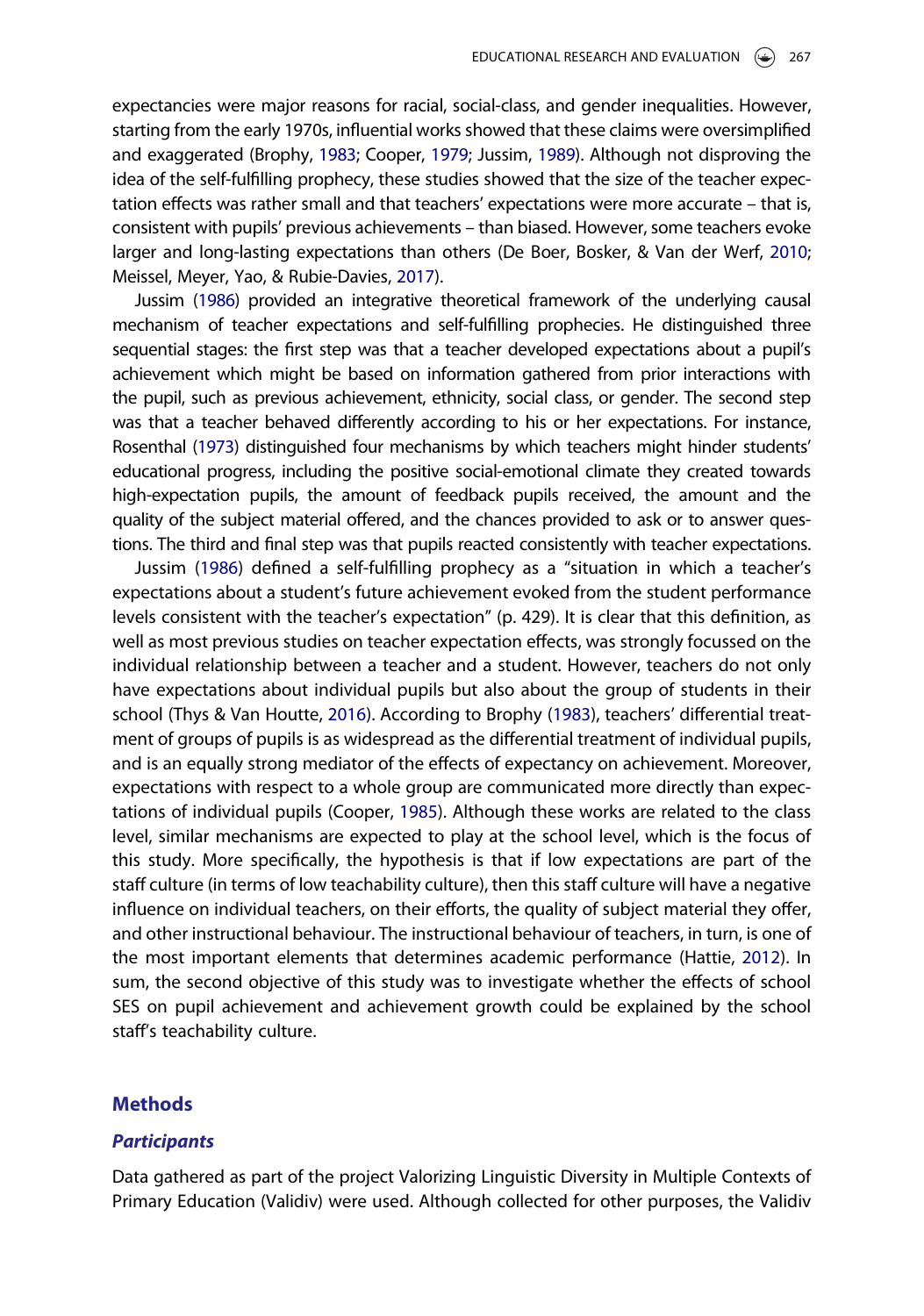<span id="page-5-0"></span>data were suitable for examining both research questions as they included the needed information. The data were collected between 2011 and 2013 from 66 primary schools in three urban areas in Flanders, Belgium. Multistage sampling was conducted. In the first instance, in order to encompass the entire range of SES composition, three cities in Flanders were selected that had relatively diverse populations. Second, using data gathered from the Flemish Education Ministry, 212 primary schools were chosen within these selected regions and 31% of the schools agreed to participate. Non-response analyses revealed that the likelihood of responding positively or negatively was not related to various school characteristics (school composition, denomination, school size, school region). Within the participating 66 schools, fourth-grade pupils (aged 8–9) were surveyed at the beginning of the academic year (T1;  $N = 1,761$ ) and at the end of the next academic year in the fifth grade (aged 9–10; T2;  $N = 1.643$ ). It is important to note that there was only 1.5 years between T1 and T2. In two schools, no science achievement tests were administered due to time constraints, and one school dropped out in the second wave; decreasing the number of schools to 63. Other descriptive statistics are given in Table 1. Some observations are missing for some variables; thus, the reported numbers in Table 1 might differ for some variables.

Additionally, all teachers in these schools were asked to fill in a questionnaire in which their teachability beliefs about the pupils of the school in general were surveyed (T1;  $N =$ 1,255). As the focus of the present study was the mediating role of the staff culture, it was not only a specific teacher such as the class teacher or science teacher that was surveyed, but all teachers within the school were asked to fill in the questionnaire. The data of the school staff were aggregated at the school level (see below), to have an indication of a school's staff-culture. The intra-class correlation (ICC) was calculated to test whether taking the aggregate score was legitimate.

## Variables

The ultimate dependent variable of the study was science achievement, which was measured at T1 and T2 with a standardised test derived from the Trends in International Mathematics and Science Study (TIMSS). Science achievement at T1 was assessed with a test containing 34 items selected from the publicly released items of the TIMSS test (see Mullis et al., [2003\)](#page-12-0). Criteria for item selection were international standard level (5

|                                    | Ν     | Min    | Max    | Mean   | SD     |
|------------------------------------|-------|--------|--------|--------|--------|
| Pupil level                        |       |        |        |        |        |
| T1 science achievement             | 1,761 | 6.000  | 34,000 | 21.296 | 4.884  |
| T <sub>2</sub> science achievement | 1,643 | 0.000  | 45.000 | 26.649 | 6.790  |
| Cognitive ability (raven)          | 1.646 | 10.000 | 56.000 | 38.770 | 7.714  |
| SES                                | 1.761 | 13.870 | 88.960 | 50.125 | 22.462 |
| Teacher level                      |       |        |        |        |        |
| Teachability beliefs               | 1,247 | 2.133  | 5.000  | 3.494  | 0.430  |
| School level                       |       |        |        |        |        |
| Teachability culture               | 66    | 2.919  | 4.148  | 3.461  | 0.301  |
| T1 science achievement             | 64    | 14.400 | 25.857 | 20.844 | 2.643  |
| T <sub>2</sub> science achievement | 63    | 18.000 | 32.625 | 25.862 | 4.163  |
| Cognitive ability (raven)          | 63    | 26.500 | 44.842 | 38.318 | 3.481  |
| SES                                | 66    | 28.002 | 76.254 | 49.258 | 12.961 |

|  |  | Table 1. Descriptive statistics. |  |
|--|--|----------------------------------|--|
|--|--|----------------------------------|--|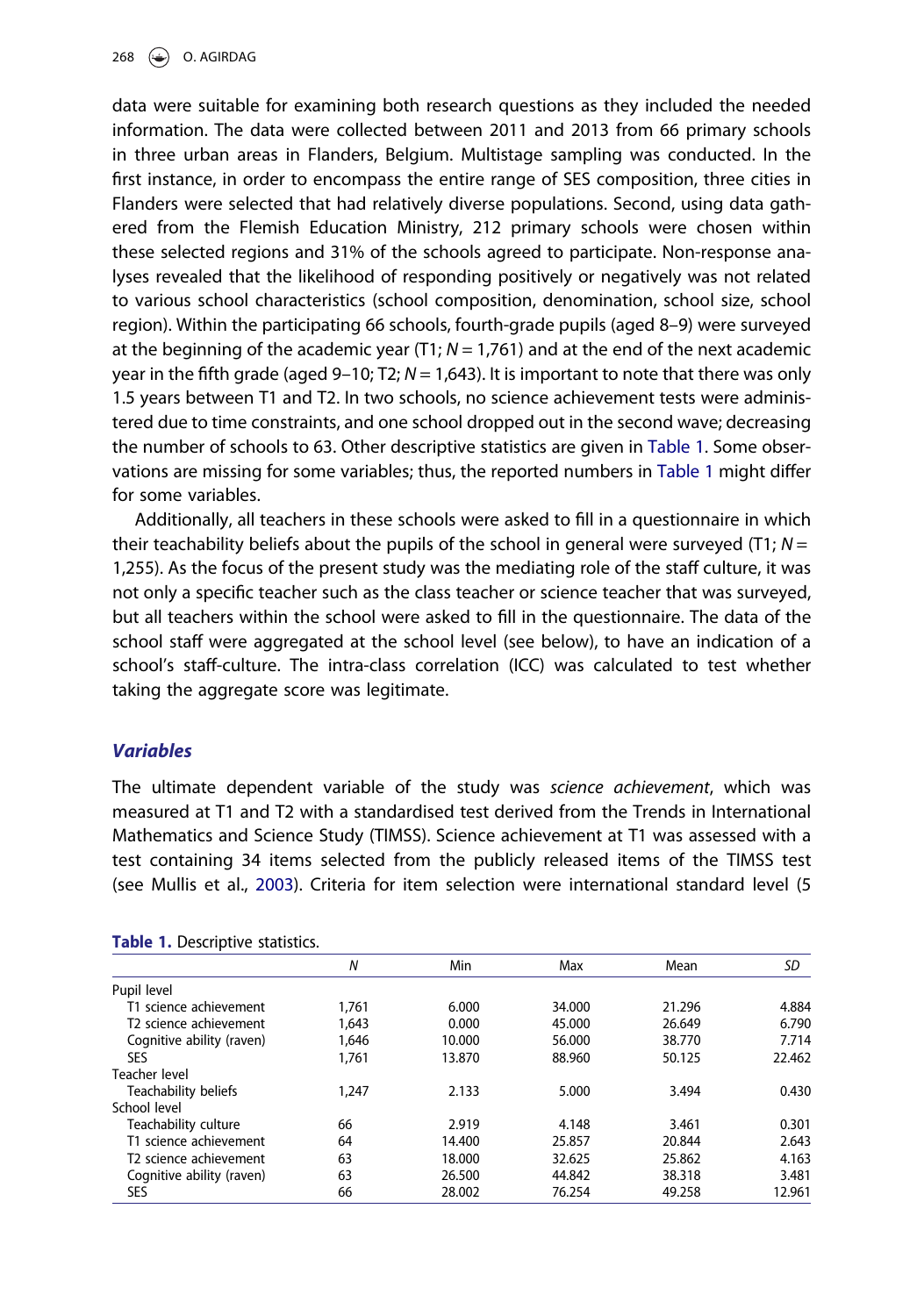<span id="page-6-0"></span>levels of difficulty), cognitive domain (knowledge of facts, understanding of concepts, reasoning and analysing), and subject (biology, physics, geography). The answers were binary coded, with a maximum score of 34 points. The Cronbach's alpha of the individual test items at T1 was 0.720. Science achievement at T2 was measured with a similar test with 46 items. The Cronbach's alpha at T2 was 0.7805 (see [Table 1](#page-5-0) for descriptive statistics).

Cognitive ability of students was measured as the deductive skills of the children on the Standard Progressive Matrices of Raven (Raven, [1960\)](#page-12-0). This test was administered in Wave 2 of this project. It tested whether children could use the given (non-linguistic) information to solve a diagram. The children received five increasingly difficult sets with 12 diagrams each (in total 60 diagrams or items). Each question included a diagram with a missing piece. The children received six pieces to complete the design. Only one piece was the correct solution. The Cronbach's alpha of the individual test items was 0.875.

SES was measured with the international socioeconomic index of occupational status (ISEI of 2008) of parents (Ganzeboom, [2010\)](#page-11-0). The highest ISEI score of the parents was used as an indicator of parental SES.

Teachers' beliefs regarding the teachability of their pupils were measured with 31 items of the Teachable Pupil Survey (Kornblau, [1982](#page-12-0)). The scale was made up of 31 items assessing expectations of pupil characteristics encompassing school-adjusted behaviours (such as "concentrate well", "enjoy school work"), cognitive-motivational behaviours (such as "intelligent", "curious"), and personal-social behaviours (such as "calm", "confident"). The items such as "I think that in this school the pupils in general are inquisitive" were rated from absolutely disagree (scored 1) to definitely agree (scored 5). Cronbach's alpha for the teachability scale was 0.945 (see [Table 1](#page-5-0) for descriptive statistics).

#### Statistical analyses

Two-level multivariate regression analyses were conducted as the data set consisted of a clustered sample of students and teachers nested within schools. Mplus 7 software was used for this purpose (Muthén & Muthén, [2012\)](#page-12-0). Random-intercept fixed-slope models were calculated, as there was no theoretical reason to employ a random slope model.

First, the association between school SES and teachability culture was estimated. These results are presented in Table 2. Second, the effects of school SES on science academic achievement and achievement growth were calculated. The results are presented in four models in [Table 3.](#page-7-0) Model 1 shows the effect of school SES on science achievement at T2, while controlling for pupil-level SES, cognitive ability, and school-level cognitive ability. Model 2 introduced teachability culture (as aggregated measure) at the school level as a mediating variable. A 2-2-1 mediation analysis was performed (see Bauer,

|  |                                  |  | Table 2. Two-level regression model predicting staff teachability |
|--|----------------------------------|--|-------------------------------------------------------------------|
|  | culture: standardised estimates. |  |                                                                   |

|                               | Estimate | SE   |      |
|-------------------------------|----------|------|------|
| School mean SES               | .458     | .098 | .000 |
| School mean IQ                | $-.115$  | .073 | .115 |
| School science achievement T1 | .594     | .085 | .000 |
| Residual variances            | .214     | .051 | .000 |
| R square                      | .786     | .051 | .000 |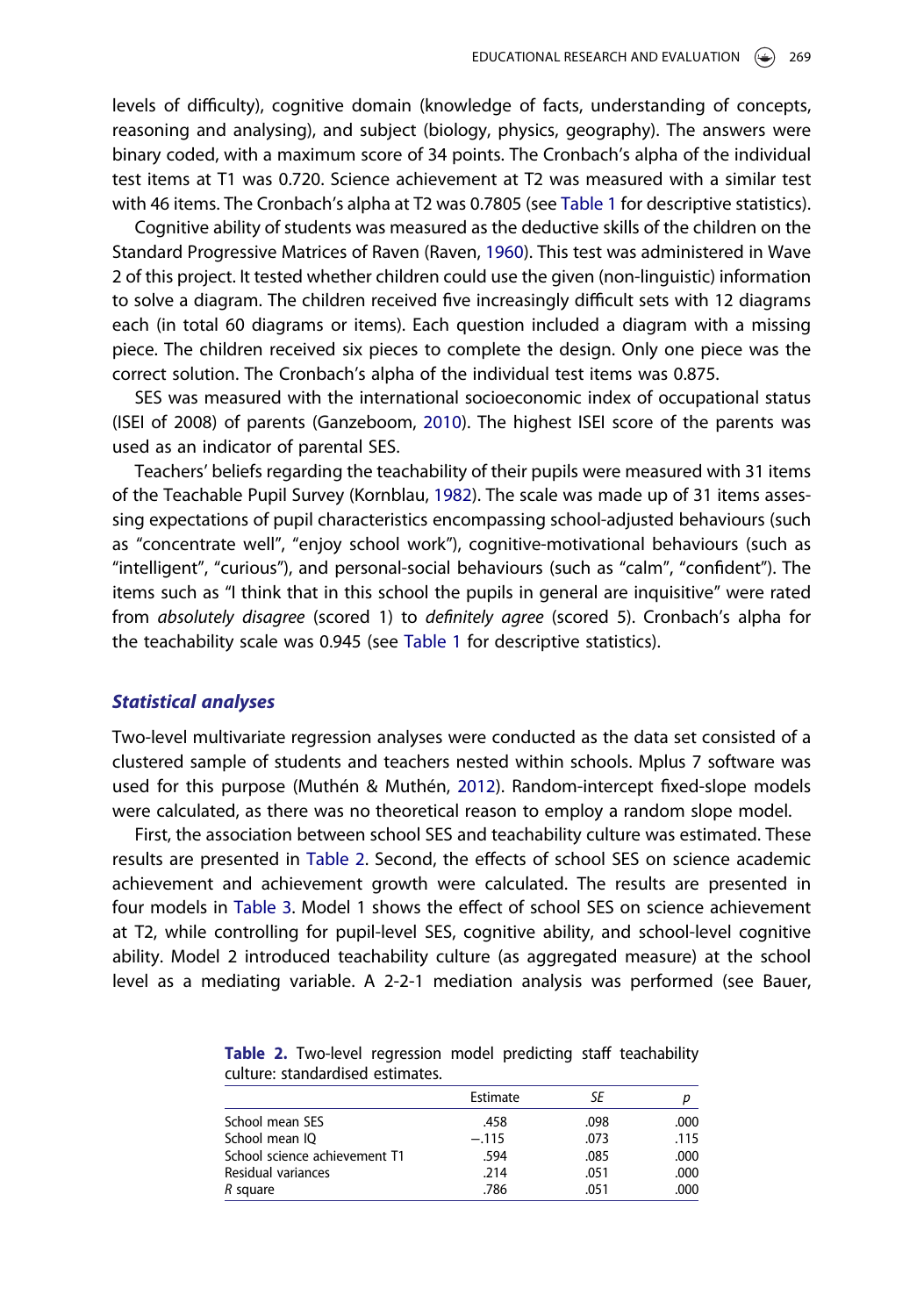<span id="page-7-0"></span>Preacher, & Gil, [2006\)](#page-11-0) by examining the indirect effect of school SES (at Level 2) via teachability culture (at Level 2) on science achievement T2 (at Level 1). Model 3 provided the effects of school SES on science achievement growth by including achievement scores at T1 at pupil level and school level. Model 4 introduced teachability culture to examine similar mediational analysis on achievement growth as in Model 2.

The effects reported in the Results section are not standardised. Standardised effect sizes are reported in the tables. The StdYX standardisation is reported, which was achieved by the multiplication of the effect size with the standard deviation of the predictor variable divided by the standard deviation of the dependent variable. No variables were centred.

Missing data were dealt with using the full information maximum likelihood (FIML) method. FIML uses all available data to estimate parameters based on the available complete data as well as the implied values of the missing data, given the observed data (see Enders & Bandalos, [2001\)](#page-11-0).

#### Results

#### Research Objective 1

The first objective of this study was to examine whether school SES was related to school staffs' culture of teachability, that is, to what degree teachers collectively thought that pupils at their school were teachable. The intraclass correlation for teachability beliefs was 0.406; which indicated that there was a moderate level of agreement between teachers when it came to their perspective on how teachable their pupils were. As there was a shared perspective among teachers within a school, it was possible to speak about a teachability culture among the teachers within schools. Hence, the school-level aggregation of individual teacher scores was justified.

The results of multilevel analysis indicated that school SES was significantly related to teachability culture. Even after controlling for mean cognitive ability and science achievement at T1 at school level, school SES significantly predicted the staff's culture of teachability (effect estimate = 0.010; standard error  $[SE] = 0.002$ ; p value < 0.001). For standardised

|                            | Model 1       |           |                  | Model 2<br>(achievement) |           |      |                  |      |      |      |      |      |
|----------------------------|---------------|-----------|------------------|--------------------------|-----------|------|------------------|------|------|------|------|------|
|                            | (achievement) |           | Model 3 (growth) |                          |           |      | Model 4 (growth) |      |      |      |      |      |
|                            | Est.          | <b>SE</b> | p                | Est.                     | <b>SE</b> | p    | Est.             | SE   | p    | Est. | SE   | p    |
| Student level              |               |           |                  |                          |           |      |                  |      |      |      |      |      |
| <b>SES</b>                 | .210          | .019      | .000             | .209                     | .019      | .000 | .130             | .018 | .000 | .129 | .018 | .000 |
| Cognitive ability          | .413          | .024      | .000             | .435                     | .024      | .000 | .294             | .023 | .000 | .294 | .023 | .000 |
| T1 science achievement     | n/a           | n/a       | n/a              | n/a                      | n/a       | n/a  | .449             | .024 | .000 | .448 | .024 | .000 |
| Residual variance          | .743          | .022      | .000             | .743                     | .022      | .000 | .573             | .023 | .000 | .573 | .023 | .000 |
| R square                   | .257          | .022      | .000             | .257                     | .022      | .000 | .427             | .023 | .000 | .427 | .023 | .000 |
| School level               |               |           |                  |                          |           |      |                  |      |      |      |      |      |
| School SES                 | .761          | .237      | .001             | .309                     | .222      | .164 | .169             | .218 | .439 | .142 | .267 | .596 |
| School ability             | .100          | .259      | .700             | .202                     | .204      | .321 | .177             | .177 | .318 | .188 | .179 | .294 |
| Teachability culture       | n/a           | n/a       | n/a              | .456                     | .100      | .000 | n/a              | n/a  | n/a  | .071 | .114 | .053 |
| T1 science achievement     | n/a           | n/a       | n/a              | n/a                      | n/a       | n/a  | .686             | .092 | .000 | .639 | .120 | .000 |
| Residual variance          | .280          | .068      | .000             | .203                     | .055      | .000 | .086             | .029 | .002 | .087 | .028 | .002 |
| R square                   | .720          | .068      | .000             | .797                     | .055      | .000 | .911             | .029 | .000 | .913 | .028 | .000 |
| Indirect effect            |               |           |                  |                          |           |      |                  |      |      |      |      |      |
| School SES -> Teachability | n/a           | n/a       | n/a              | .357                     | .077      | .000 | n/a              | n/a  | n/a  | .059 | .093 | .527 |

|  |  |  |  |  |  | Table 3. Two-level regression model predicting science achievement: standardised estimates. |  |  |
|--|--|--|--|--|--|---------------------------------------------------------------------------------------------|--|--|
|--|--|--|--|--|--|---------------------------------------------------------------------------------------------|--|--|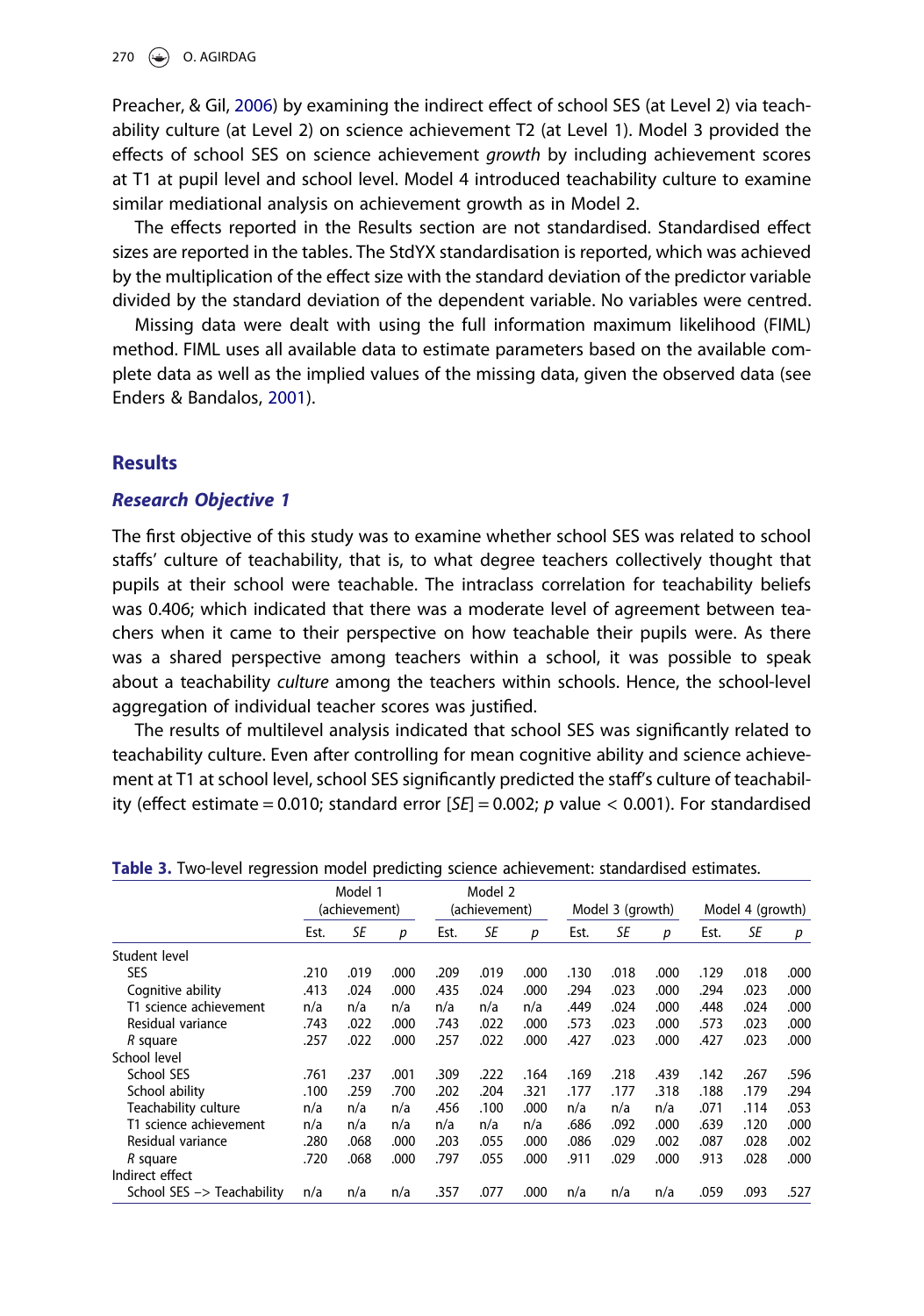parameters, see [Table 2](#page-6-0)). In other words, in schools with a higher school SES, teachers collectively tended to expect that their pupils were more teachable. This was the case after controlling for objective levels of achievement and cognitive ability, which indicated that in socioeconomically disadvantaged schools, the school staff tended to have more biased expectations.

#### Research Objective 2

The second research objective was to examine whether school SES had an impact on academic achievement (Model 1, [Table 3\)](#page-7-0) and on achievement growth (Model 3, [Table 3](#page-7-0)) and, if so, to examine whether these effects could be explained by the staff's teachability culture (in Model 2 and Model 4, respectively). The ICC for science achievement at T2 was .302.

First, a model was estimated in which teachability culture was not included (see Model 1, [Table 3\)](#page-7-0). This model showed that even after controlling for pupil-level SES and cognitive ability at pupil level and school level, the school-level SES was significantly related to science achievement at T2 (unstandardised effect estimate = .244;  $SE = .074$ ;  $p < .001$ ). For standardised parameters, see [Table 3](#page-7-0).

In Model 2 [\(Table 3\)](#page-7-0), teachability culture (i.e., staff culture on teachability) was entered into the model. Teachability culture was significantly related to pupils' science performance at T2 (effect estimate = 5.717;  $SE = 1.441$ ;  $p < .001$ ). Most importantly, after entering teachability culture, the effect of school SES dramatically dropped in size and became insignificant (unstandardised effect estimate = .099;  $SE = .069$ ;  $p = .148$ ). This indicated that the effect of school SES was mediated by the teachability culture among the school staff. The indirect effect was calculated to confirm this. The path analysis indeed showed that school SES had an indirect effect via teachability culture on science achievement at T2 (effect estimate = .116;  $SE = .030$ ;  $p < .001$ ). For standardised parameters, see [Table 3.](#page-7-0)

In Model 3 [\(Table 3](#page-7-0)), pupil achievement at T1 at pupil level and school level were included to examine the effects on science achievement growth. This model indicated that school SES was not significantly related to achievement growth between the fourth grade and the fifth grade ( $p = .439$ ). As there was no direct effect of school SES on achievement growth, it followed that the indirect effect through teachability culture – calculated in Model 4 – was not statistically significant either ( $p = .527$ ).

## Conclusion and discussion

The objectives of this study were twofold. The first objective was to investigate whether the SES composition of the school had an influence on the shared beliefs of teachers, more specifically, on the teachability culture among the school staff, which is an indication of the shared teacher expectations within a school about how teachable the pupils are in that school. This objective was necessary for the second objective of the study, namely, to examine whether the school-SES composition effects on the academic performances of pupils could be explained (mediated) by the teachability culture among the school staff. The aim of the study was to add to both: the growing literature that focusses on the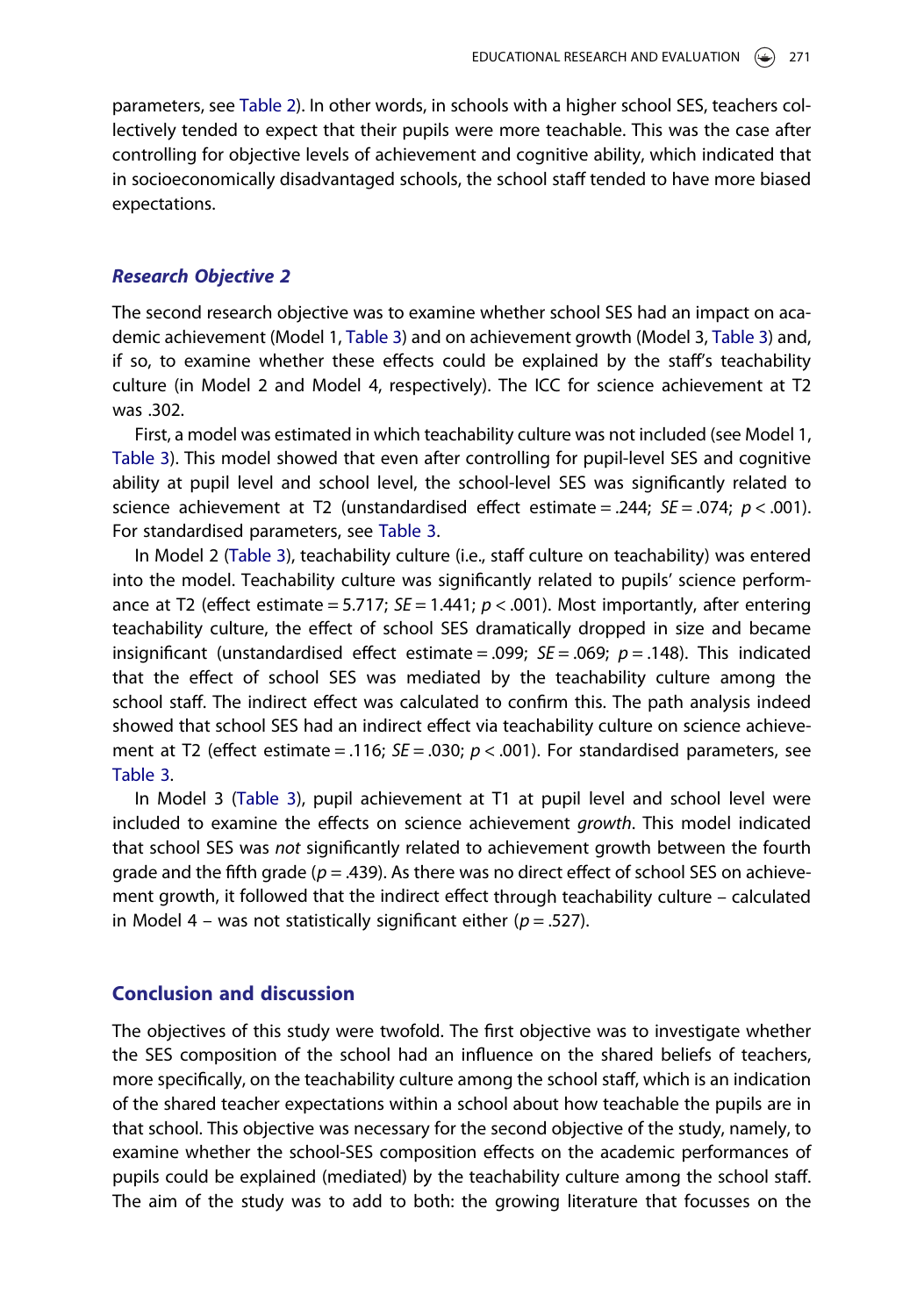<span id="page-9-0"></span>mediating effects of school composition (Rjosk et al., [2014;](#page-12-0) Thys & Van Houtte, [2016\)](#page-13-0) and to the ongoing literature about teacher beliefs (see this special issue).

The results of the first objective showed that the teachability culture in schools was indeed related to the SES composition of the pupil body. In other words, teachers' collective beliefs were associated with the socioeconomic context of the schools they were working in. This was the case even after controlling for average previous academic achievement and cognitive ability of pupils. Hence, even in schools with similar performance and similar cognitive abilities, teachers tended to expect that their pupils were more teachable if they were teaching higher SES pupils than when they were teaching in schools with pupils with disadvantaged SES backgrounds. This finding is disturbing, as there is no objective reason why pupils in a school with more socioeconomically disadvantaged children should be regarded as less teachable. However, it could be that pupils in those schools have different work habits and that this shaped teachers' beliefs and expectations (see Timmermans, De Boer, & Van der Werf, [2016\)](#page-13-0) – a hypothesis for future research. Nevertheless, the culture of lower teachability among the school staff might not only have a negative effect on pupils but might also have unfavourable consequences for teachers themselves. Newly beginning teachers working in schools with a higher share of disadvantaged students tend to drop out or leave for other schools (Clotfelter, Ladd, & Vigdor, [2005](#page-11-0)). This trend might be triggered and worsened by the negative culture of low teachability beliefs in low-SES schools.

The results of the second objective of this study revealed that teachability culture was not only related to science achievement, but it also mediated the effect of school SES on science achievement. Even after controlling for the cognitive ability of pupils (both at pupil and school level), pupils who were enrolled in schools with a higher teachability culture performed better in science than in schools with a more pessimistic teachability culture among the school staff. This relationship explained (mediated) why school SES was related to science achievement to a large extent. Thus, it seems that teachers' expectations and beliefs not only matter at the individual level, but the staff culture (at school level) seems also to be important. However, the analysis of science achievement growth showed that there was no significant effect of school SES on achievement growth. There was also no significant effect of teachability culture on achievement growth. This might be explained by the fact that the time span that the growth was modelled (the duration between T1 and T2) was only 1.5 years; probably too short to find any substantive effects.

Before the implications of this study are summarised, some limitations need to be discussed. As noted above, one limitation of this study was the short period of time between the two waves of data collection. This is probably the reason why school SES effects on achievement growth (that had been found in previous studies) could not be replicated in this study. Hence, future studies that aim to replicate the findings of this study are recommended to analyse achievement growth data for longer periods (preferably 2 years or longer). A second limitation of this study was that no data were available about teachability beliefs of individual pupils. The teachability measure that was used in this study referred to the pupils in a school in general. It might be interesting to examine whether taking the aggregate score of teacher beliefs of individual students correlated well with the measurement of teachability beliefs that was employed in the current study. A third limitation of the present study was that only one curriculum subject was covered (science) due to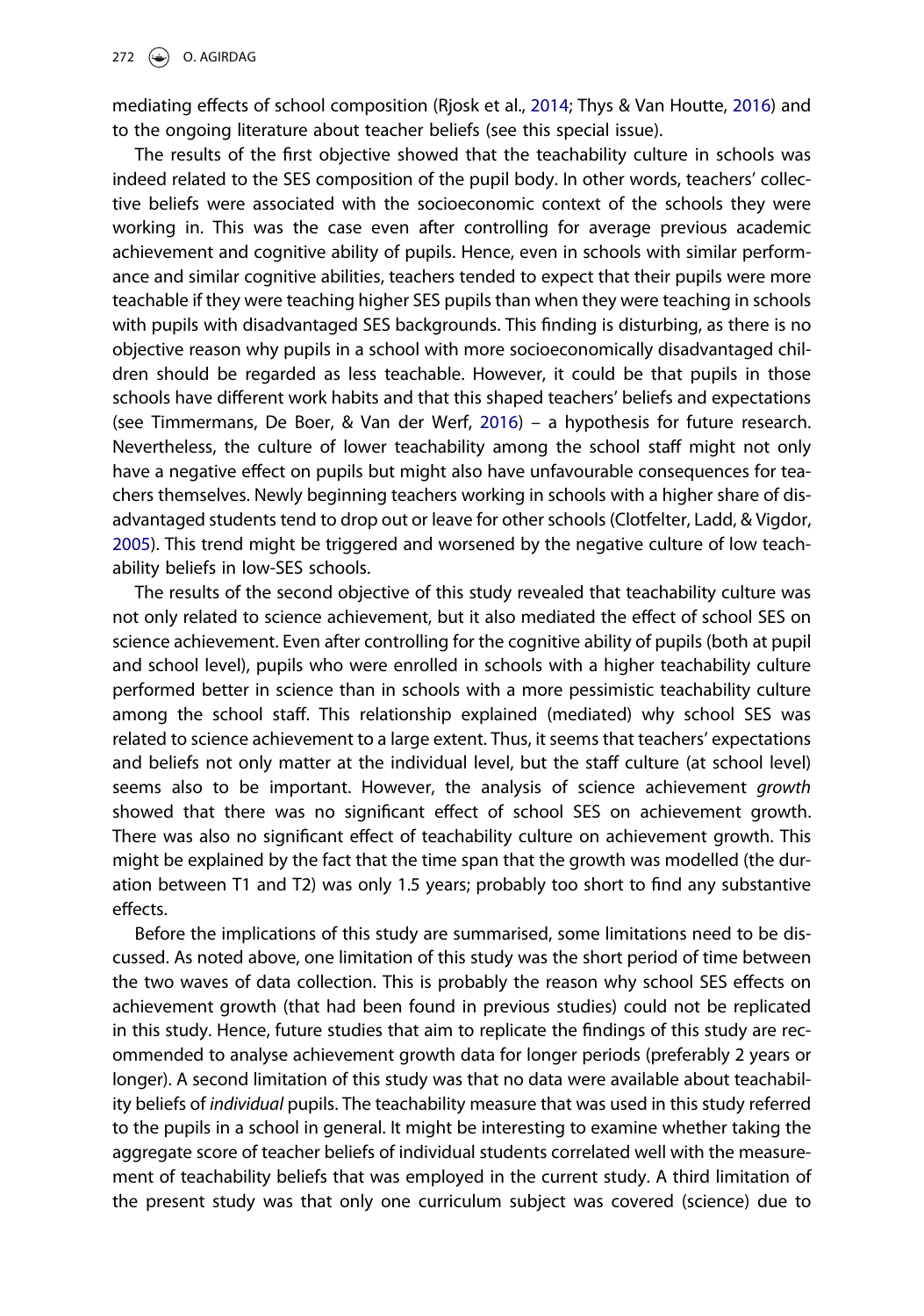<span id="page-10-0"></span>practical reasons. Hence, it follows that future research that focusses on different subjects is highly recommended.

The findings of this study have several practical implications. The first implication is the importance of efforts to change teacher expectations (see other contributions in this special issue). School officials and policymakers are recommended to keep investing to improve the expectations of teachers. However, in light of the above results, training programmes that do so are recommended not only to pay attention to how individual student characteristics might have an influence on teachers but also to explain that the characteristics of the school in terms of SES composition are decisive as well. Second, it is also vital that teacher education programmes equip future teachers with accurate knowledge on how their beliefs and expectations might be shaped by the school characteristics, which might have severe negative consequences in the long run. Currently, in Flanders as in other parts of Europe, there are indications that teachers are not prepared well to function adequately in low-SES schools or schools with high ethnic diversity (see Agirdag, Merry, & Van Houtte, 2016). One important part of teacher training, then, should focus on the aspects of staff culture. The staff culture might shape how lower expectations are established. If newly arriving teachers are armed with more accurate knowledge on this issue, they might protect themselves against those staff cultures of low expectations in the short run. In the long run, they might even slowly alter the school culture towards high expectation.

## Disclosure statement

No potential conflict of interest was reported by the author.

### Notes on contributor

Orhan Agirdag (PhD) is an assistant professor at KU Leuven and the University of Amsterdam. Formerly, he was a Fulbright Fellow at the University of California at Los Angeles. His main research interests include inequalities in education, teacher education, multilingualism, and religiosity. He is an author of more than one hundred publications that have been cited over 900 times, and he has received various prestigious awards. Currently, Orhan Agirdag holds the chair of scientific research at the Netherlands Initiative for Education Research (NRO). He is frequently invited to give public talks, and his opinions are regularly featured in the media. Professor Agirdag is a member of the Flemish Young Academy.

#### References

- Agirdag, O. ([2011](#page-3-0)). De zwarte doos van schoolsegregatie geopend: Een mixed-method onderzoek naar de effecten van schoolcompositie op de onderwijsprestaties, het zelfbeeld en het schoolwelbevinden van de leerlingen in het lager onderwijs met bijzondere aandacht voor intermediaire processen [Opening the black box of school segregation: A mixed-method investigation of the effects of school composition on educational achievement, self-image, and school well-being of elementary pupils with particular attention to intermediate processes] (Doctoral dissertation). Ghent: Department of Sociology, Ghent University.
- Agirdag, O., Merry, M. S., & Van Houtte, M. (2016). Teachers' understanding of multicultural education and the correlates of multicultural content integration in Flanders. Education and Urban Society, 48, 556–582. [doi:10.1177/0013124514536610](https://doi.org/10.1177/0013124514536610)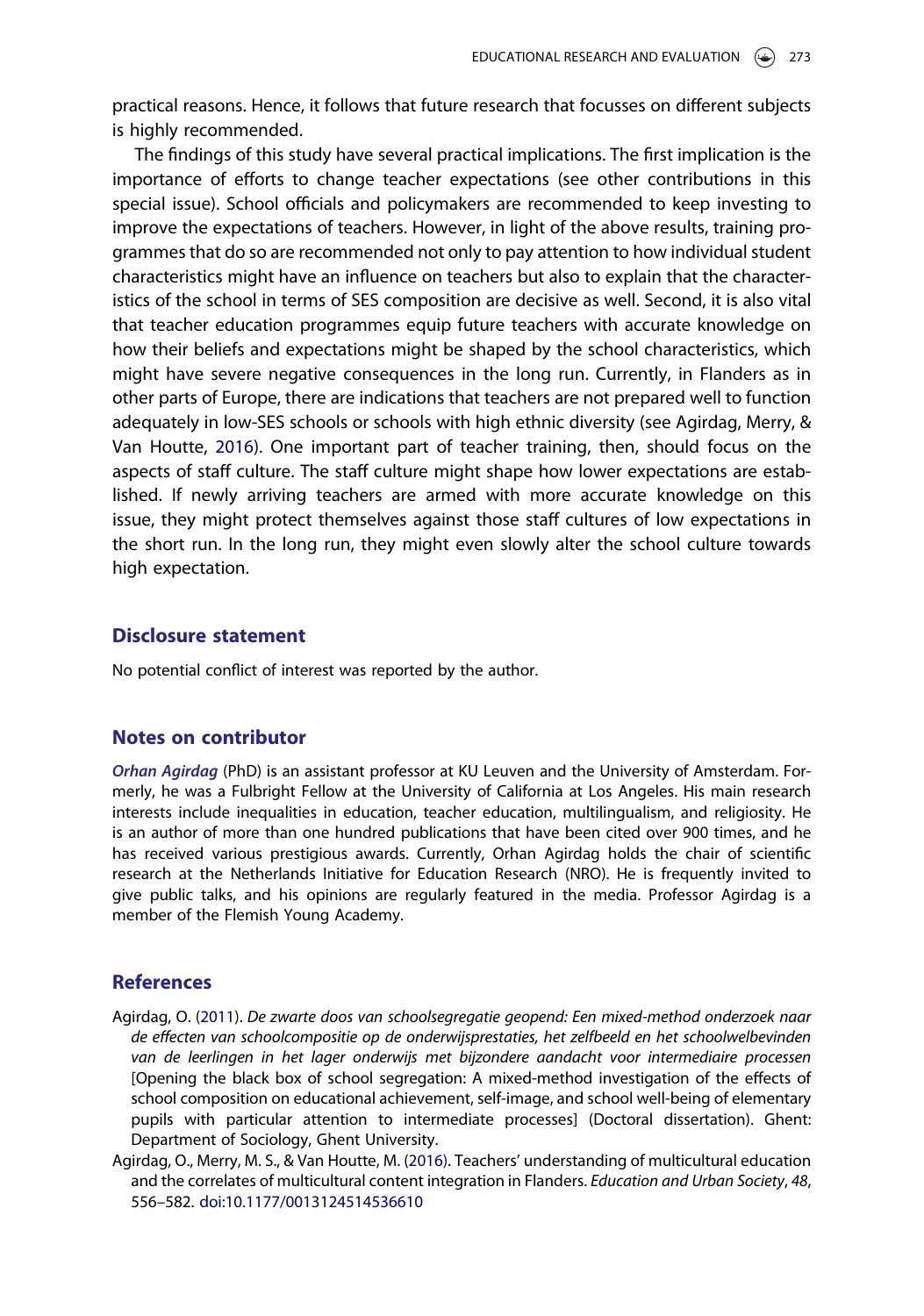- <span id="page-11-0"></span> $\circledast$  O. AGIRDAG
- Agirdag, O., Van Houtte, M., & Van Avermaet, P. [\(2012\)](#page-1-0). Why does the ethnic and socio-economic composition of schools influence math achievement? The role of sense of futility and futility culture. European Sociological Review, 28, 366–378. [doi:10.1093/esr/jcq070](https://doi.org/10.1093/esr/jcq070)
- Agirdag, O., Van Houtte, M., & Van Avermaet, P. [\(2013](#page-2-0)). School segregation and self-fulfilling prophecies as determinants of academic achievement in Flanders. In S. De Groof & M. Elchardus (Eds.), *Early* school leaving and youth unemployment (pp. 46–74). Amsterdam: Amsterdam University Press.
- Bauer, D. J., Preacher, K. J., & Gil, K. M. ([2006](#page-7-0)). Conceptualizing and testing random indirect effects and moderated mediation in multilevel models: New procedures and recommendations. Psychological methods, 11, 142–163. [doi:10.1037/1082-989X.11.2.142](https://doi.org/10.1037/1082-989X.11.2.142)
- Becker, H. S. [\(1952\)](#page-3-0). Social-class variations in the teacher–pupil relationship. The Journal of Educational Sociology, 25, 451–465.
- Belfi, B., Haelermans, C., & De Fraine, B. ([2016\).](#page-1-0) The long-term differential achievement effects of school socioeconomic composition in primary education: A propensity score matching approach. British Journal of Educational Psychology, 86, 501–525. [doi:10.1111/bjep.12120](https://doi.org/10.1111/bjep.12120)
- Boone, S., Thys, S., Van Avermaet, P., & Van Houtte, M. ([2018\).](#page-2-0) Class composition as a frame of reference for teachers? The influence of class context on teacher recommendations. British Educational Research Journal, 44, 274–293. [doi:10.1002/berj.3328](https://doi.org/10.1002/berj.3328)
- Brophy, J. E. ([1983](#page-4-0)). Research on the self-fulfilling prophecy and teacher expectations. Journal of Educational Psychology, 75, 631–661. [doi:10.1037/0022-0663.75.5.631](https://doi.org/10.1037/0022-0663.75.5.631)
- Cebolla Boado, H. [\(2007\)](#page-1-0). Immigrant concentration in schools: Peer pressures in place? European Sociological Review, 23, 341–356. [doi:10.1093/esr/jcm008](https://doi.org/10.1093/esr/jcm008)
- Cebolla Boado, H., & Garrido Medina, L. [\(2010\)](#page-1-0). The impact of immigrant concentration in Spanish schools: School, class, and composition effects. European Sociological Review, 27, 606–623. [doi:10.1093/esr/jcq024](https://doi.org/10.1093/esr/jcq024)
- Clotfelter, C. T., Ladd, H. F., & Vigdor, J. [\(2005](#page-9-0)). Who teaches whom? Race and the distribution of novice teachers. Economics of Education Review, 24, 377–392. [doi:10.1016/j.econedurev.2004.06.008](https://doi.org/10.1016/j.econedurev.2004.06.008)
- Coleman, J. S., Campbell, E. Q., Hobson, C. J., McPartland, J., Mood, A. M., Weinfeld, F. D., & York, R. L. (1966). Equality of educational opportunity. Washington, DC: US Department of Health Education and Welfare, Office of Education.
- Contini, D. [\(2013\)](#page-1-0). Immigrant background peer effects in Italian schools. Social Science Research, 42, 1122–1142. [doi:10.1016/j.ssresearch.2013.02.003](https://doi.org/10.1016/j.ssresearch.2013.02.003)
- Cooper, H. M. ([1979](#page-4-0)). Pygmalion grows up. Model for teacher expectation communication and performance influence. Review of Educational Research, 49, 389–410. [doi:10.3102/](https://doi.org/10.3102/00346543049003389) [00346543049003389](https://doi.org/10.3102/00346543049003389)
- Cooper, H. M. [\(1985\)](#page-4-0). Models of teacher expectation communication. In J. B. Dusek (Ed.), Teacher expectancies (pp. 135–158). Hillsdale, NJ: Lawrence Erlbaum.
- De Boer, H., Bosker, R. J., & Van der Werf, M. P. C. ([2010\).](#page-4-0) Sustainability of teacher expectation bias effects on long-term student performance. Journal of Educational Psychology, 102, 168–179. [doi:10.1037/a0017289](https://doi.org/10.1037/a0017289)
- Dewulf, L., Van Braak, J., & Van Houtte, M. [\(2017\)](#page-2-0). The role of teacher trust in segregated elementary schools: A multilevel repeated measures examination. School Effectiveness and School Improvement, 28, 259–275. [doi:10.1080/09243453.2016.1260599](https://doi.org/10.1080/09243453.2016.1260599)
- Driessen, G. ([2007](#page-1-0)). Peer group effecten op onderwijsprestaties. Een internationaal review van effecten, verklaringen en theoretische en methodologische aspecten [Peer group effects on educational achievement. An international review of impacts, explanations and theoretical and methodological aspects]. Nijmegen: ITS – Radboud Universiteit.
- Enders, C. K., & Bandalos, D. L. ([2001](#page-7-0)). The relative performance of full information maximum likelihood estimation for missing data in structural equation models. Structural Equation Modeling, 8, 430–457. [doi:10.1207/S15328007SEM0803\\_5](https://doi.org/10.1207/S15328007SEM0803_5)
- Ganzeboom, H. B. G. ([2010, May](#page-6-0)). A new International Socio-Economic Index [ISEI] of occupational status for the International Standards Classification of Occupation 2008 [ISCO-08] constructed with data from the ISSP 2002–2007; with an analysis of occupational measurement in ISSP. Paper presented at the annual conference of the International Social Survey Programme, Lisbon, Portugal.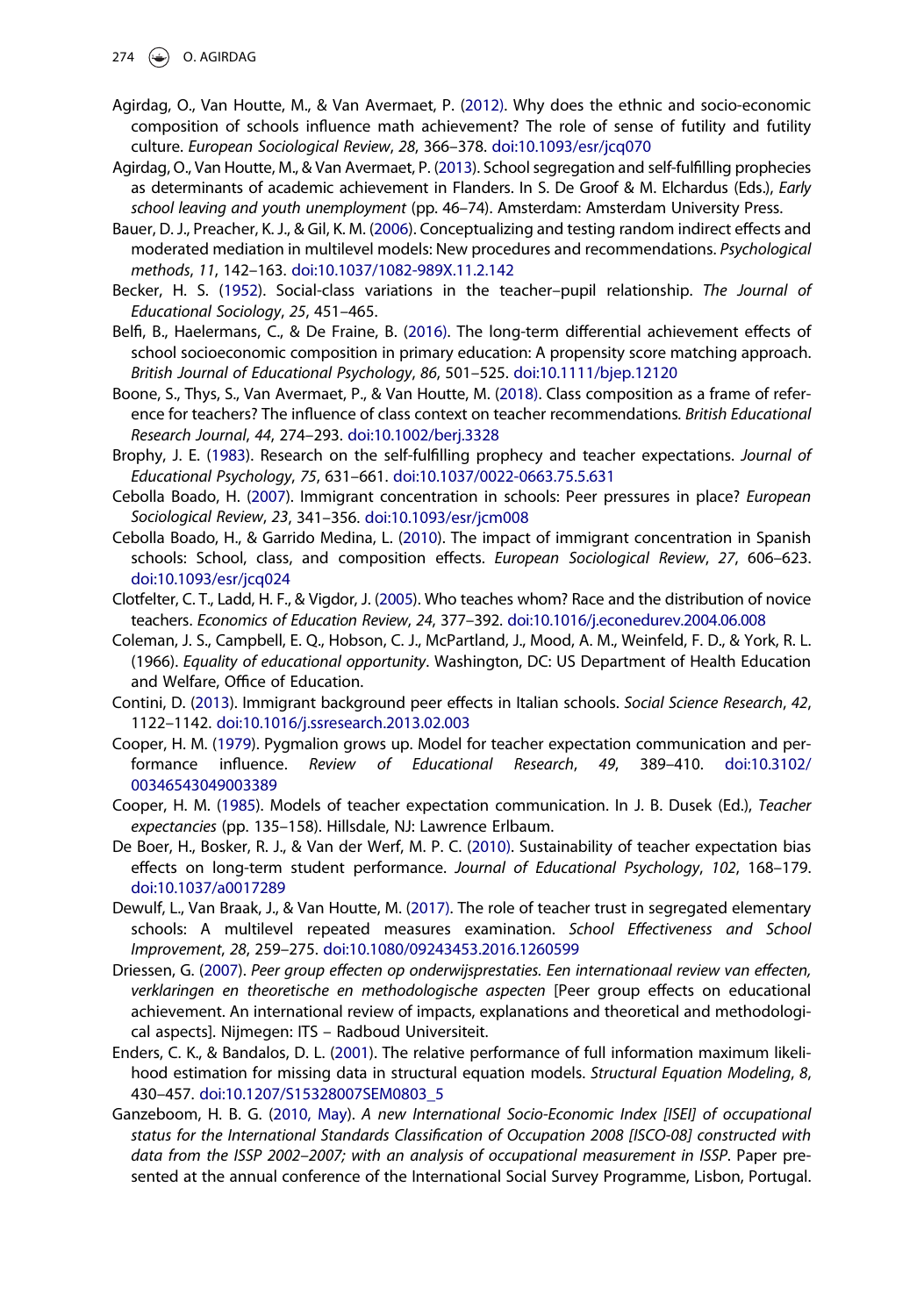- <span id="page-12-0"></span>Halvorsen, A.-L., Lee, V. E., & Andrade, F. H. [\(2009\)](#page-3-0). A mixed-method study of teachers' attitudes about teaching in urban and low-income schools. Urban Education, 44, 181–224. [doi:10.1177/](https://doi.org/10.1177/0042085908318696) [0042085908318696](https://doi.org/10.1177/0042085908318696)
- Harvey, D. G., & Slatin, G. T. ([1975](#page-3-0)). The relationship between child's SES and teacher expectations: A test of the middle-class bias hypothesis. Social Forces, 54, 140–159. [doi:10.1093/sf/54.1.140](https://doi.org/10.1093/sf/54.1.140)
- Hattie, J. A. C. [\(2012\)](#page-2-0). Visible learning for teachers: Maximizing impact on learning. Abingdon: Routledge.
- Hermansen, A. S., & Birkelund, G. E. ([2015](#page-1-0)). The impact of immigrant classmates on educational outcomes. Social Forces, 94, 615–646. [doi:10.1093/sf/sov073](https://doi.org/10.1093/sf/sov073)
- Jussim, L. [\(1986\)](#page-4-0). Self-fulfilling prophecies: A theoretical and integrative review. Psychological Review, 93, 429–445. [doi:10.1037/0033-295X.93.4.429](https://doi.org/10.1037/0033-295X.93.4.429)
- Jussim, L. ([1989](#page-4-0)). Teacher expectations: Self-fulfilling prophecies, perceptual biases, and accuracy. Journal of Personality and Social Psychology, 57, 469–480. [doi:10.1037/0022-3514.57.3.469](https://doi.org/10.1037/0022-3514.57.3.469)
- Jussim, L., Eccles, J., & Madon, S. (1996). Social perception, social stereotypes, and teacher expectations: Accuracy and the quest for the powerful self-fulfilling prophecy. In M. P. Zanna (Ed.), Advances in experimental social psychology (Vol. 28, pp. 281–388). New York, NY: Academic Press. [doi:10.1016/S0065-2601\(08\)60240-3](https://doi.org/10.1016/S0065-2601(08)60240-3)
- Kelchtermans, G., & Ballet, K. [\(2002](#page-3-0)). The micropolitics of teacher induction. A narrative-biographical study on teacher socialisation. Teaching and Teacher Education, 18, 105–120. [doi:10.1016/S0742-](https://doi.org/10.1016/S0742-051X(01)00053-1) [051X\(01\)00053-1](https://doi.org/10.1016/S0742-051X(01)00053-1)
- Kornblau, B. [\(1982\)](#page-3-0). The teachable pupil survey: A technique for assessing teachers' perceptions of pupil attributes. Psychology in the Schools, 19, 170–174. [doi:10.1002/1520-6807\(198204\)19:2%](https://doi.org/10.1002/1520-6807(198204)19:2%3C170::AID-PITS2310190206%3E3.0.CO;2-P) [3C170::AID-PITS2310190206%3E3.0.CO;2-P](https://doi.org/10.1002/1520-6807(198204)19:2%3C170::AID-PITS2310190206%3E3.0.CO;2-P)
- Lee, V. E., & Loeb, S. [\(2000](#page-3-0)). School size in Chicago elementary schools: Effects on teachers' attitudes and students' achievement. American Educational Research Journal, 37, 3–31. [doi:10.3102/](https://doi.org/10.3102/00028312037001003) [00028312037001003](https://doi.org/10.3102/00028312037001003)
- Meissel, K., Meyer, F., Yao, E. S., & Rubie-Davies, C. M. ([2017](#page-4-0)). Subjectivity of teacher judgments: Exploring student characteristics that influence teacher judgments of student ability. Teaching and Teacher Education, 65, 48–60. [doi:10.1016/j.tate.2017.02.021](https://doi.org/10.1016/j.tate.2017.02.021)
- Merton, R. K. ([1948\)](#page-2-0). The self-fulfilling prophecy. The Antioch Review, 8, 193–210. [doi:10.2307/4609267](https://doi.org/10.2307/4609267)
- Mullis, I. V. S., Martin, M. O., Smith, T. A., Garden, R. A., Gregory, K. D., Gonzalez, E. J., … O'Connor, K. M. ([2003\)](#page-5-0). TIMSS assessment frameworks and specifications 2003 (2nd ed.). Chestnut Hill, MA: International Study Center, Lynch School of Education, Boston College.
- Muthén, L. K., & Muthén, L. ([2012](#page-6-0)). Mplus version 7 [Computer software]. Los Angeles, CA: Authors.
- Özdemir, C. [\(2016](#page-1-0)). Equity in the Turkish education system: A multilevel analysis of social background influences on the mathematics performance of 15-year-old students. European Educational Research Journal, 15, 193–217. [doi:10.1177/1474904115627159](https://doi.org/10.1177/1474904115627159)
- Raven, J. C. [\(1960\)](#page-6-0). Guide to using the Standard Progressive Matrices. London: Lewis.
- Rist, R. ([2000](#page-3-0)). HER classic reprint Student social class and teacher expectations: The self-fulfilling prophecy in ghetto education. Harvard Educational Review, 70, 257–302. [doi:10.17763/haer.70.3.](https://doi.org/10.17763/haer.70.3.1k0624l6102u2725) [1k0624l6102u2725](https://doi.org/10.17763/haer.70.3.1k0624l6102u2725)
- Rjosk, C., Richter, D., Hochweber, J., Lüdtke, O., Klieme, E., & Stanat, P. ([2014](#page-2-0)). Socioeconomic and language minority classroom composition and individual reading achievement: The mediating role of instructional quality. Learning and Instruction, 32, 63–72. [doi:10.1016/j.learninstruc.2014.](https://doi.org/10.1016/j.learninstruc.2014.01.007) [01.007](https://doi.org/10.1016/j.learninstruc.2014.01.007)
- Rjosk, C., Richter, D., Lüdtke, O., & Eccles, J. S. ([2017](#page-1-0)). Ethnic composition and heterogeneity in the classroom: Their measurement and relationship with student outcomes. Journal of Educational Psychology, 109, 1188–1204. [doi:10.1037/edu0000185](https://doi.org/10.1037/edu0000185)
- Rosenthal, R. [\(1973\)](#page-4-0). The Pygmalion effect lives. Psychology Today, 7(4), 56–63.
- Rosenthal, R., & Jacobson, L. [\(1968\)](#page-3-0). Pygmalion in the classroom: Teacher expectation and pupils' intellectual development. New York, NY: Holt, Rinehart and Winston.
- Rubie-Davies, C.M., Peterson, E., Irving, E.,Widdowson, D., & Dixon, R. ([2010\)](#page-3-0). Expectations of achievement: Student teacher and parent perceptions. Research in Education, 83, 36–53. [doi:10.7227%2FRIE.83.4](https://doi.org/10.7227%2FRIE.83.4)